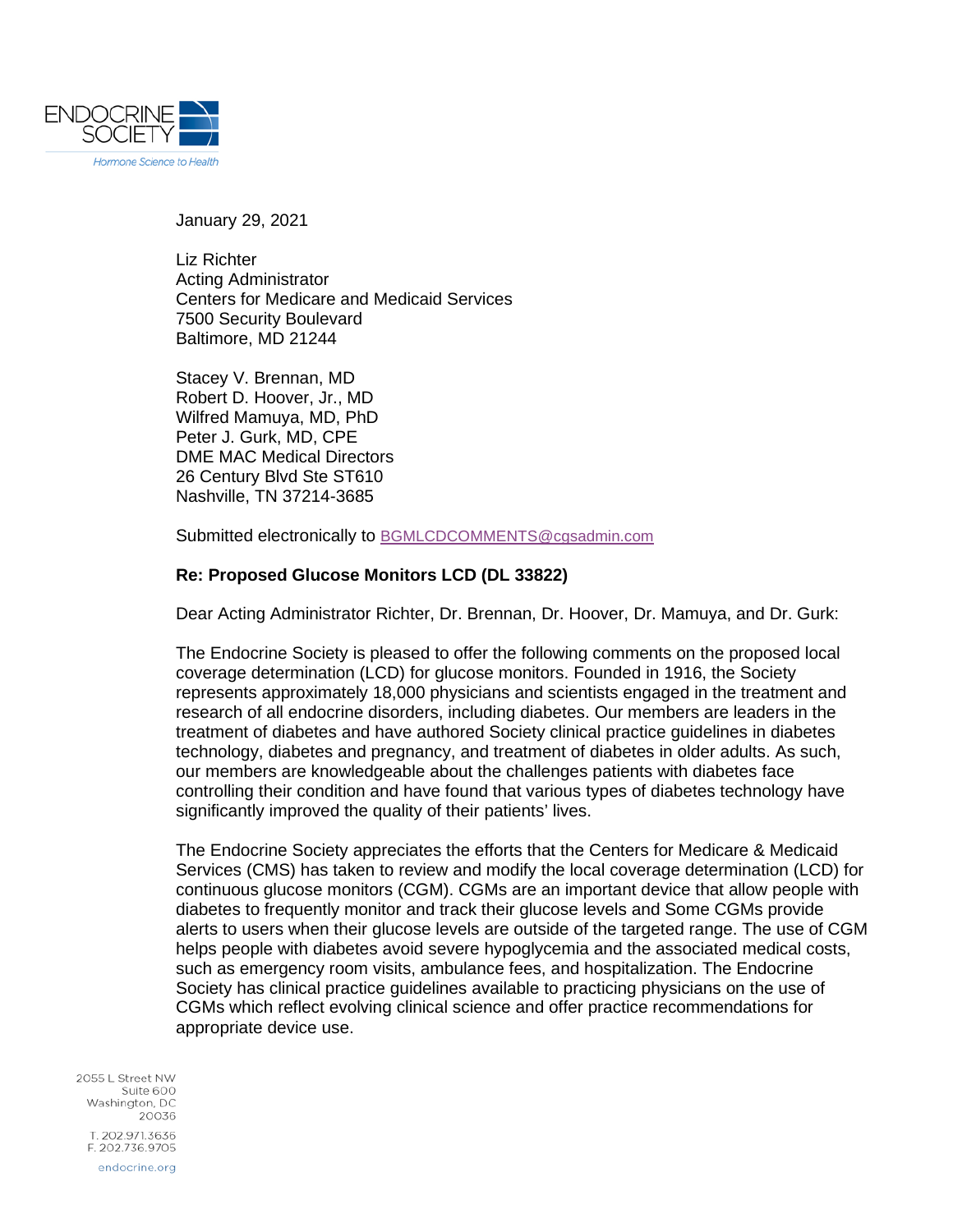

## **Self-Monitoring Blood Glucose Frequency Requirement**

CMS currently requires a self-monitoring blood glucose (SMBG) frequency of four or more times a day prior to initiating CGM coverage. In the proposed LCD, CMS has recommended removing this requirement because there is no evidence to support that SMBG at least four times a day results in improved health outcomes. The Endocrine Society supports the removal of this requirement because we agree there is no evidence of improved health outcomes, and because it is burdensome for people with diabetes who need access to a CGM. According to our members, many of the patients they serve have trouble meeting this requirement on a daily basis, and some have trouble accessing fingersticks because of current coverage policies. In addition, there are circumstances that make the readings from fingersticks inaccurate (such as peripheral ischemia, vasculitis, uremia and severe hypertriglyceridemia). Currently, these conditions are not recognized as exceptions to the rule and patients are required to still monitor 4 time daily and present the data despite knowing the results are inaccurate, causing wastage in the system. Also, CMS's current coverage policy creates challenges in accessing the required number of glucose test strips needed to test four times a day. As CMS noted in the proposed LCD, the Society's clinical practice guidelines, which CMS cited in the proposed coverage policy, do not mention or provide evidence to support this requirement prior to use of a CGM. While it is important to have appropriate guardrails to ensure CGMs are not overly prescribed, it is our determination that the SMBG requirement is a barrier (and in some instances even causing harm and wastage in the system) that is preventing people who need a CGM from being able to get one.

## **Use of Inhaled Insulin as Substitute for Insulin Injections**

The proposed LCD recommends updating the coverage criterion that Medicare beneficiaries "inject" insulin to allow multiple (three or more) daily "administrations" of insulin, whether via injections or inhalation. The Endocrine Society supports modifying this criterion to allow for the administration of inhaled insulin. As noted in the proposal, there is both evidence and clinical guidelines that support the use of inhaled insulin as an alternative to injected insulin when appropriate, which includes Medicare beneficiaries with diabetes who use CGM. The Society supports this modification to allow for those using a CGM to include inhalable insulin as part of their daily administration.

## **Telehealth Considerations**

The COVID-19 pandemic has resulted in an increase of the number of services provided via telehealth. We appreciate CMS's quick action to expand telehealth flexibilities for many services during the public health emergency as they have been critical to ensuring patients with diabetes and other chronic conditions continue to receive medically necessary care